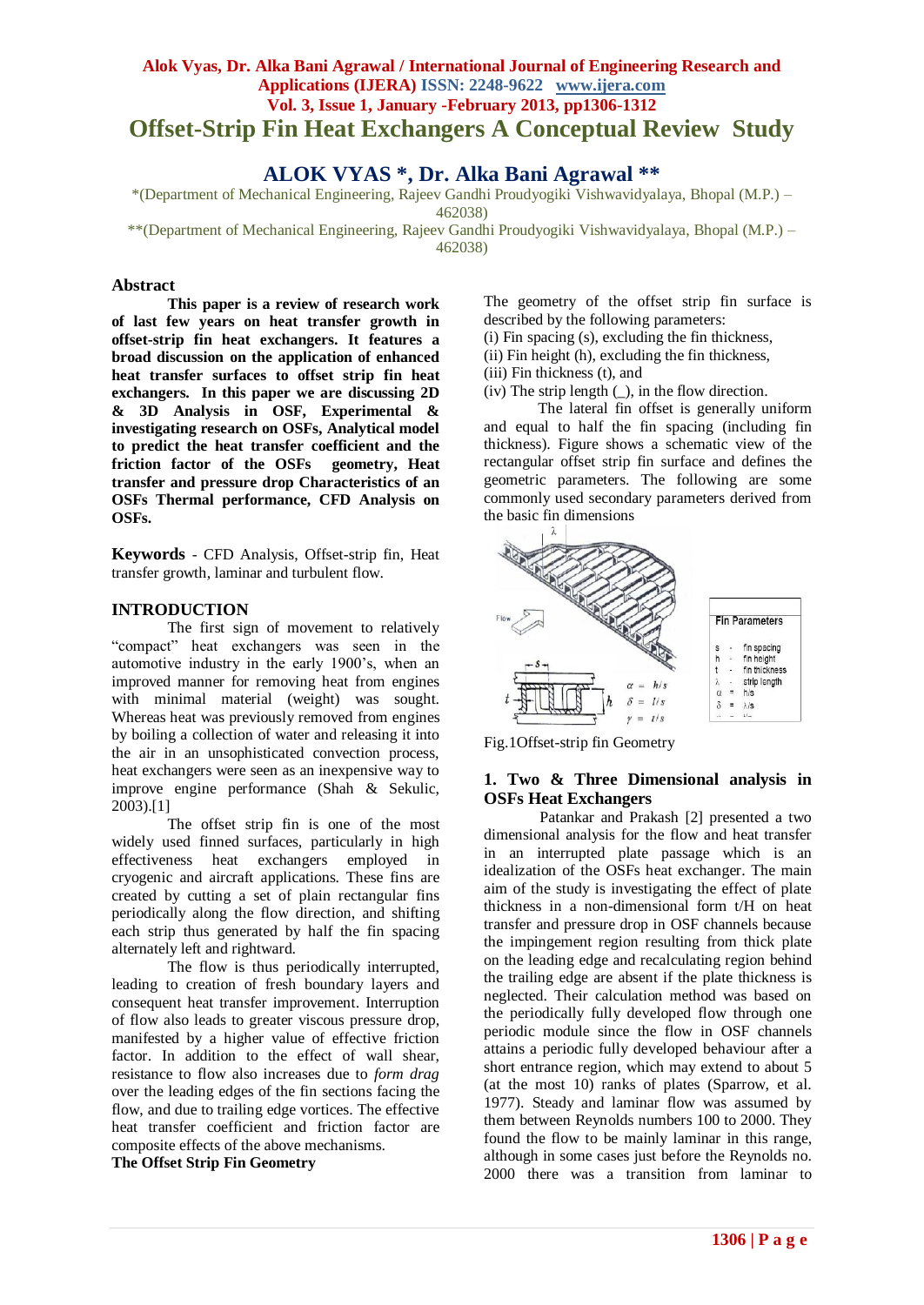turbulence. Specially for the higher values of  $t/H$ . They used the constant heat flow boundary condition with each row of fins at fixed temperature. They made their analysis for different fin thickness ratios  $t/H = 0$ , 0.1, 0.2, 0.3 for the same fin length  $L/H = 1$ , and they fixed the Prandtl number of fluid  $= 0.7$ . For proper validation they compared there numerical results with the experimental results of [London and Shah][1] for offset strip fin heat exchangers. The result indicated reasonable agreement for the f factors, but the predicted j factor was twice as large as the experimental data. They concluded that the thick plate situation leads to significantly higher pressure drop while the heat transfer does not sufficiently improve despite the increased surface area and increased mean velocity.

Fangjun Hong & Ping Cheng [3] show the 3-D numerical simulation, taking into consideration the conjugate heat transfer of heat sink base material and coolant, was conducted for laminar forced convection of water to study offset strip fin micro channel heat sink for microelectronic cooling. It is found that due to the periodical change of the flow direction, the convective heat transfer is enhanced by mixing the cold and hot coolant, and the periodical breakup of boundary layer is another factor to enhance heat transfer. The effects of the ratio of fin interval to fin length K, and fin numbers M on the performance of strip-fin micro channel were also investigated. It is found that for the same K, with the increase of M, the required mass flow rate to keep the maximum wall temperature decreases.

### **2. Experimental & investigating research on OSFs**

Manglik and Bergles[4] carried an experimental research on OSFs. They investigated the effects of fin geometries as non dimensional forms on heat transfer and pressure drop, for their study they used 18 different OSFs. After their analysis they arrived upon two correlations, one for heat transfer and another one for pressure drop. The correlations were developed for all the three regions. They compared there results from the data obtained by other researchers in the deep laminar and fully turbulent regions. There correlations can be acceptable when comparing the results of the expressions to the experimental data obtained by Kays and London [5].

Hu and Herold [6] presented two papers to show the effect of Prandtl no. on heat transfer and pressure drop in OSF array. Experimental study was carried out in the first paper to study the effect for which they used the seven OSFs having different geometries and three working fluids with different Prandtl number. At the same time the effect of changing the Prandtl number of fluid with temperature was also investigated. The study was carried out in the range of Reynolds number varying from 10 to 2000 in both the papers. The results of the two studies showed that the Prandtl number has a significant effect on heat transfer in OSF channel.Although there is no effect on the pressure drop.

Zhang et al [7] investigated the mechanisms for heat transfer enhancement in parallel plate fin heat exchangers including the inline and staggered arrays of OSFs. They have also taken into account the effect of fin thickness and the time dependent flow behavior due to the vortex shedding by solving the unsteady momentum and energy equation. The effects of vortices which are generated at the leading edge of the fins and travel downstream along the fin surface was also studied. From there study they found that only the surface interruptions increase the heat transfer because they cause the boundary layers to start periodically on fin surfaces and reduce the thermal resistance to transfer heat between the fin surfaces and fluid. However after a critical Reynolds number the flow becomes unsteady and in this regime the vortices play a major role to increase the heat transfer by bringing the fresh fluids continuously from the main stream towards the fin surface.

Dejong et al [8] carried out an experimental and numerical study for understanding the flow and heat transfer in OSFs. In the study the pressure drop, local Nusselt number, average heat transfer and skin friction coefficient on fin surface, instantaneous flow structures and local time averaged velocity profiles in OSF channel were investigated. They compared there results with the experimental results obtained by Dejong and Jacobi [1997] and unsteady numerical simulation of Zhang et al [1997]. There results indicate that the boundary layer development, flow separation and reattachment, wake formation and vortex shedding play an important role in the OSF geometry.

S.YoucefAli\_,J.Y.Desmons[9] Presented

A mathematical model that allows the determination of the thermal performances of the single pass solar air collector with offset rectangular plate fin absorber plate is developed (fig.2). The model can predict the temperature profile of all the components of the collector and of the air stream in the channel duct.the offset rectangular plate fins were introduced, which increase the thermal heat transfer between the absorber plate and the fluid. The offset rectangular plate fins, mounted in a staggered pattern, are oriented parallel to the fluid flow and are soldered to the underside of the absorber plate. They are characterized by high heat transfer area per unit volume and generate the low pressure losses. The experimental results of the air stream temperature will be compared with the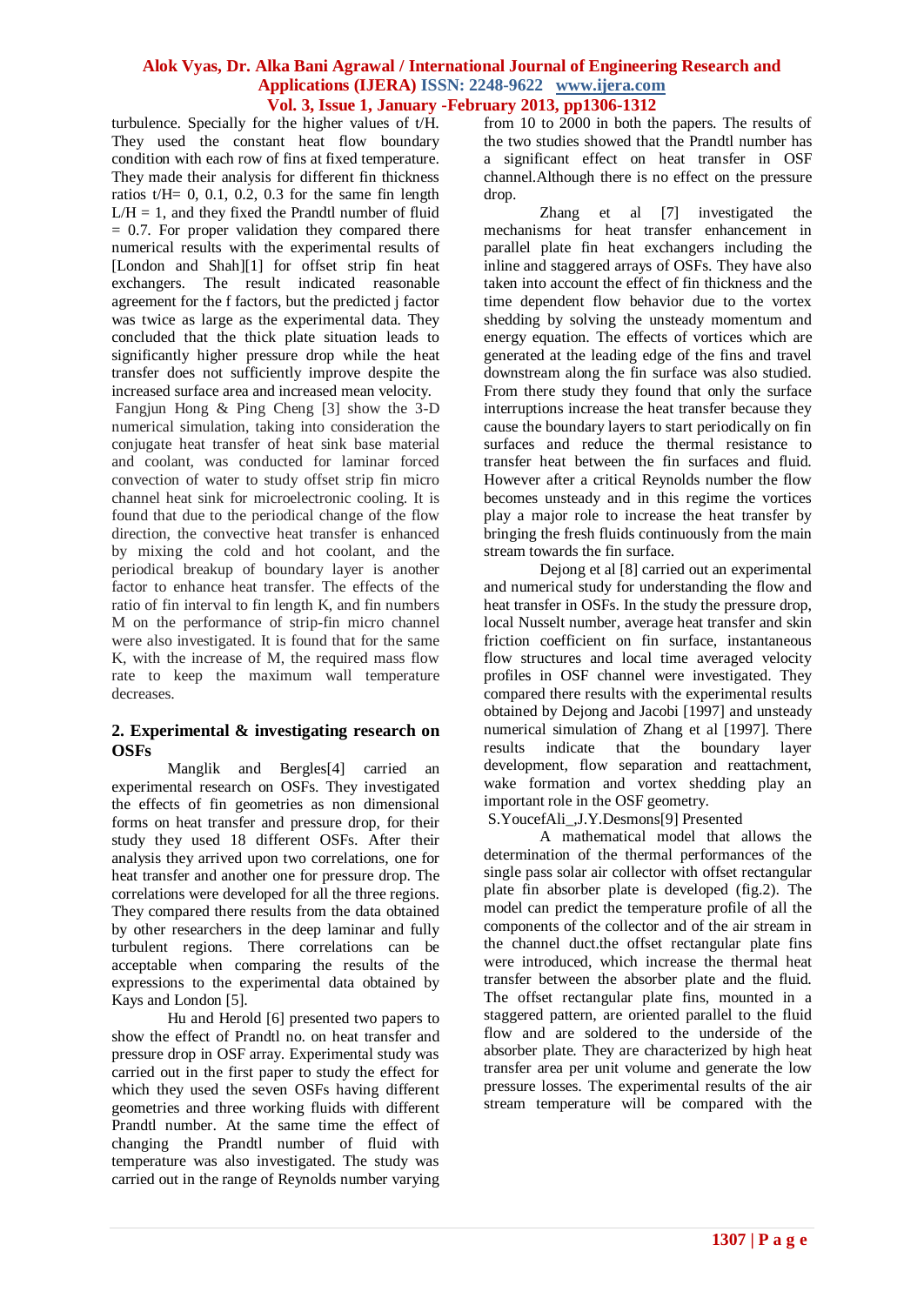results obtained by the theoretical model suggested



Fig. 2 Experimental setup

The model, which determines the thermal performances of this collector and temperatures of all its components and air stream, uses an equation of global irradiance incident along the collector, ambient and inlet collector temperature. Predicted and experimental results of the air stream temperature are in good agreement particularly in the transition flow regime. On the other hand, in the laminar flow system, the greatest recorded variation, which is of  $71^\circ$ C obtained for the lowest value of the Reynolds number Re ¼ 479. In this same case, the difference between the theoretical and the experimental air stream temperature at the collector exit is only of 41  $^{\circ}$ C which is acceptable.

## **3. Analytical model to predict the heat transfer coefficient and the friction factor of the OSFs geometry**

Joshi and Webb [10] developed an analytical model to predict the heat transfer coefficient and the friction factor of the offset strip fin surface geometry. To study the transition from laminar to turbulent flow they conducted the flow visualization experiments and an equation based on the conditions in wake was developed. They also modified the correlations of Weiting [11]. There was some difference between there correlation. Four different flow regimes were identified by Joshi and Webb [12] from there experiment. The flow was found to be laminar and steady in the first regime. In the second regime the oscillating flow structures were found in the transverse direction. The flow oscillated in the wake region between two successive fins in the third regime. And in the fourth regime the effect of vortex shedding came into picture. The laminar flow correlation of Joshi and Webb started to under predict the j and f factors at the second regime. So they assumed the Reynolds number at that point as the critical Reynolds number to identify the transition from laminar to turbulent.







Fig.3(b) Laminar flow on the fins and oscillating flow on the wakes (Source Joshi and Webb 1987)

Four different flow regimes were identified by Joshi and Webb [12] from their experiment. The flow was found to be laminar and steady in the first regime. In the second regime the oscillating flow structures were found in the transverse direction. The flow oscillated in the wake region between two successive fins in the third regime. And in the fourth regime the effect of vortex shedding came into picture. The laminar flow correlation of Joshi and Webb started to under predict the j and f factors at the second regime. So they assumed the Reynolds number at that point as the critical Reynolds number to identify the transition from laminar to turbulent.

### **4. Heat transfer and pressure drop Characteristics of an OSFs**

H. Bhowmik and Kwan-Soo Lee [13] studied the heat transfer and pressure drop characteristics of an offset strip fin heat exchanger. For their study they used a steady state three dimensional numerical model. They have took water as the heat transfer medium, and the Reynolds number (Re)in the range of 10 to 3500. Variations in the Fanning friction factor f and the Colburn heat transfer j relative to Reynolds number were observed. General correlations for the f and j factors were derived by them which could be used to analyze fluid flow and heat transfer Characteristics of offset strip fins in the laminar, transition, and turbulent regions of the flow.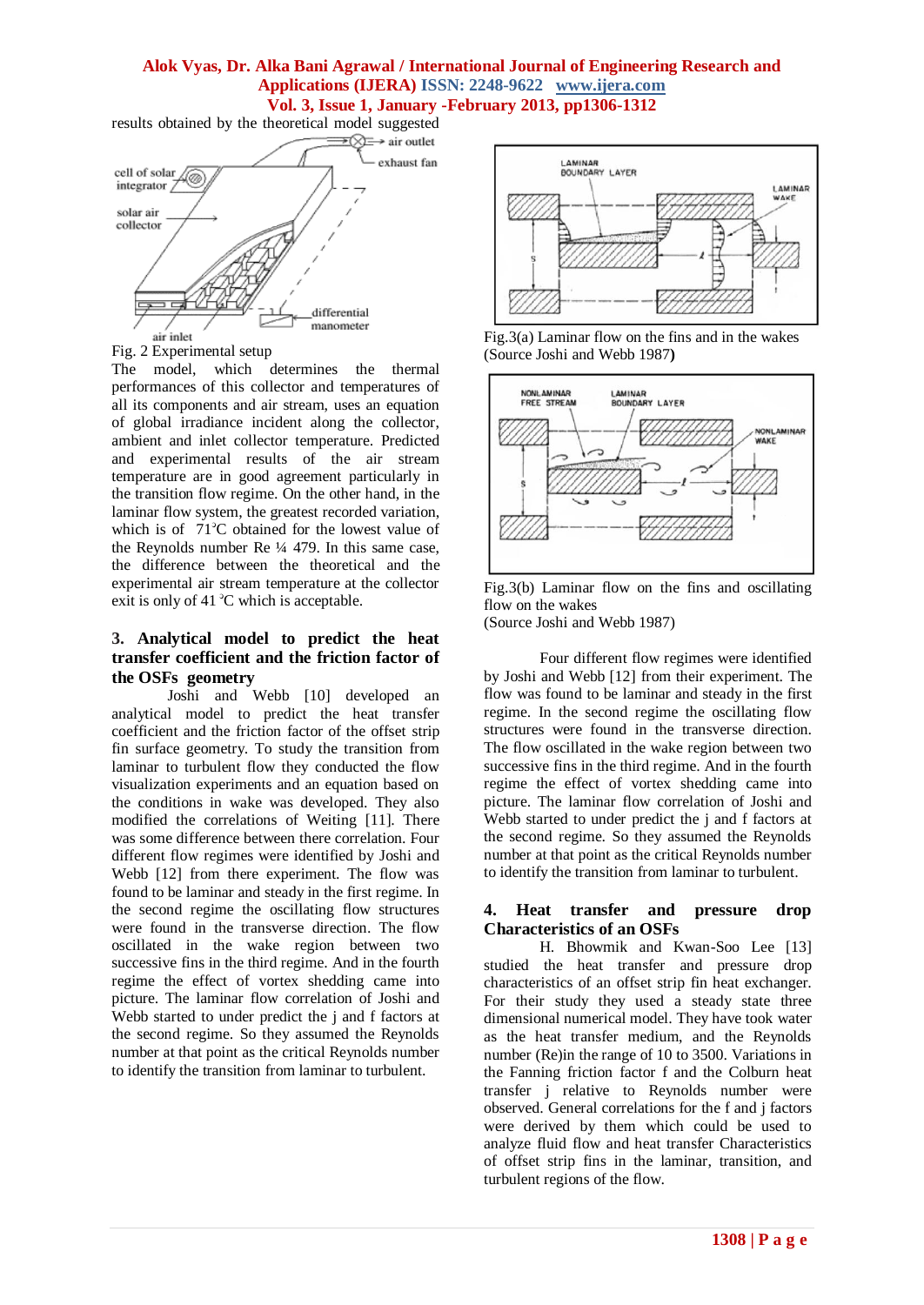

(High Pressure Direction) Fig.4 Direction of fluid at LPD & HPD

Saidi and Sudden [14] carried out a numerical analysis of the instantaneous flow and heat transfer for OSF geometries in self-sustained time-dependent oscillatory flow. The effect of vortices over the fin surfaces on heat transfer was studied at intermediate Reynolds numbers where the flow remains laminar, but unsteadiness and vortex shedding tends to dominate. They compared their numerical results with previous numerical and experimental data done by Dejong, et al. (1998).



Fig. 5. Heat transfer in offset plate fins

The studies of few researchers like Patankar and Prakash [1], Kays and London [5] it is easy to get information regarding the effects of OSFs on heat transfer and pressure drop. But most of the researchers have not taken into account the effect of manufacturing irregularities such as burred edges, bonding imperfections, separating plate roughness which also affect the heat transfer and flow friction characteristics of the heat exchanger. Dong et al [15] made experiments and analysis considering the above factors to get better thermal and hydraulic performance from the OSFs. Sixteen types of OSFs and flat tube heat exchangers were used to make the experimental studies on heat transfer and pressure drop characteristics. A number of tests were made by changing the various fin parameters and all the tests were carried out in specific region of air side Reynolds number (500- 7500), at a constant water flow crate. The thermal performance data was analyzed using the effectiveness-NTU method in order to obtain the heat transfer coefficient. They also derived the j factor and f factor by using regression analysis. Results showed that the heat transfer coefficient and pressure drop reduce with enlarging the fin space, fin height and fin length.

Michna et al [16] investigated the effect of increasing Reynolds number on the performance of OSFs. He conducted the experiment at Reynolds number between 5000 to 120000 and found that both heat transfer and pressure drop increased with increasing Reynolds number, because the effect of vortex shedding and eddy formation at turbulent regime. Operation of OSF heat exchangers under this Reynolds number may be useful in systems where minimizing the heat exchanger size or maximizing the heat transfer coefficient is more important than minimizing the pressure drop.

Various experiments are carried out in order to find out the **j** and **f** factors of the various heat exchangers and are called as the thermal performance testing. These testing are needed for heat exchangers, which do not have reported **j** and **f**  data. Therefore, this test is conducted for any new development or modification of the finned surfaces. T. Lestina & K. Bell, Advances in Heat Transfer, told for heat exchangers already existing in the plants this test is done for the following reasons:

a) Comparison of the measured performance with specification or manufacturing design rating data.

b) Evaluation of the cause of degradation or malfunctioning.

c) Assessment of process improvements such as those due to enhancement or heat exchanger replacement.

Another reason for developing these correlations is that, generally in most heat exchanger problems the working fluid, the heat flow rate and mass flow rate are usually known, so if certain correlations between geometry and fin performance is also known, then the problem can be deeply simplified. For that purpose developing the correlations for fanning friction factor *f* and Colbourn factor j are important for heat

exchanger. These are the ratio of free flow area ( $\alpha$ )  $= s/h$ ), the ratio of heat transfer area ( $\beta = t/l$ ), and the ratio of fin density ( $y = t/s$ ). Show in Fig.1

# **5. Thermal performance of OSF Heat Exchangers**

S. Youcef-Ali\_, J.Y. Desmons [17] A mathematical model that allows the determination of the thermal performances of the single pass solar air collector with offset rectangular plate fin absorber plate is developed. The model, which determines the thermal performances of this collector and temperatures of all its components and air stream, uses an equation of global irradiance incident along the collector, ambient and inlet collector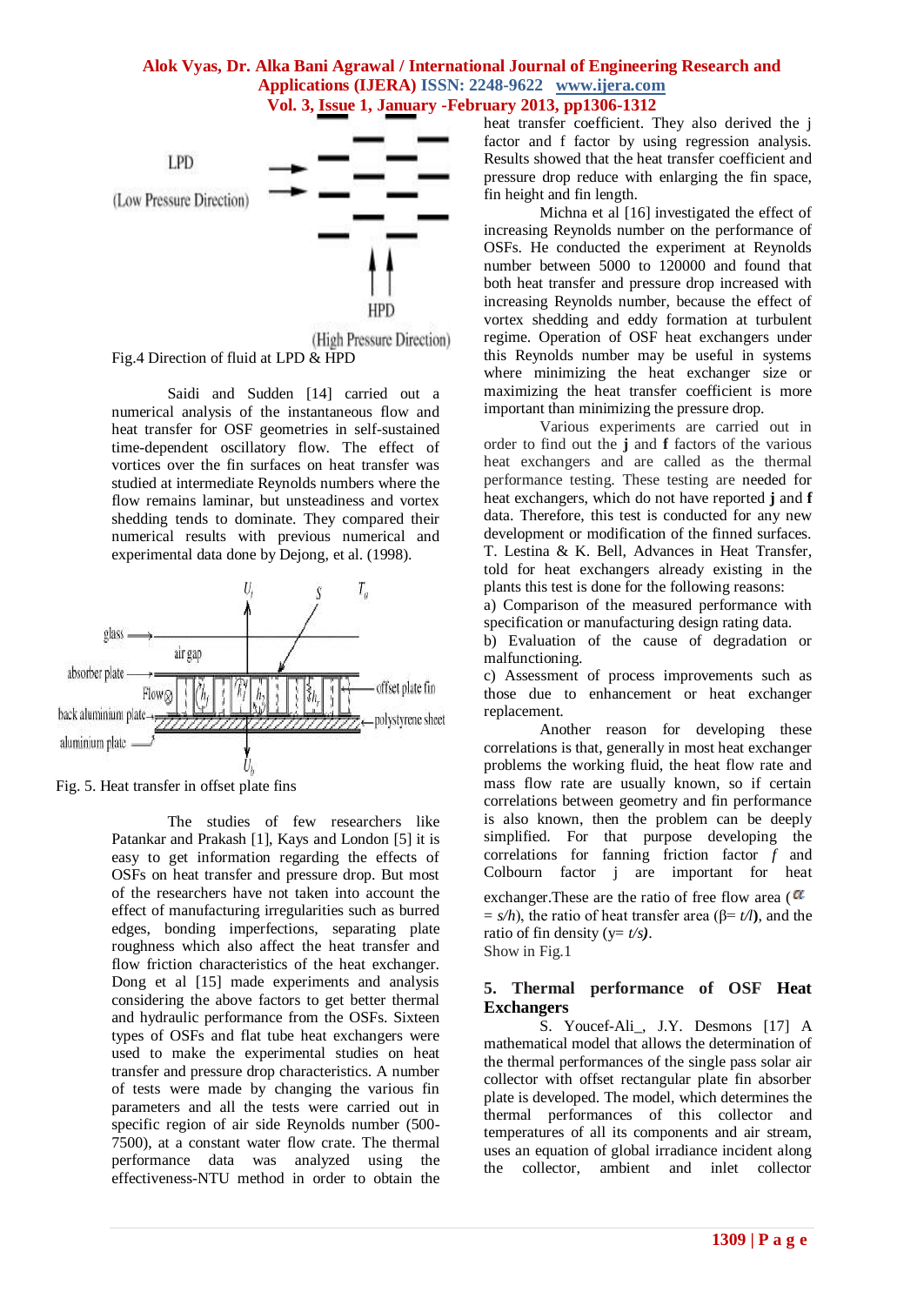temperature. Predicted and experimental results of the air stream temperature are in good agreement particularly in the transition flow regime.

Suzuki et al [18] in order to study the thermal performance of a staggered array of vertical flat plates at low Reynolds number has taken a different numerical approach by solving the elliptic differential equations governing the flow of momentum and energy. The validation of their numerical model has been done by carrying out experiments on a two dimensional system, followed by those on a practical offset strip fin heat exchanger. The experimental result was in good agreement with the performance study for the practical offset-strip-fin type heat exchanger in the range of Reynolds number of Re<800.

Tinaut et al [19] developed two correlations for heat transfer and flow friction coefficients for OSFs and plane parallel plates. The working fluid for OSF was engine oil and water was taken for analyzing the parallel plate channels. By using the correlations of Dittus and Boelter and some expressions of Kays and Crawford they obtained their correlations. For the validation of their results they compared there correlations with correlations of Weitng[6].

Although their were some differences between the results but there correlations have been found acceptable upon comparing their results to the data obtained from other correlations.

Randall.F.Barron[20], shows that Cryogenic heat exchanger, has showed the effect of longitudinal wall heat conduction on the performance of cryogenic heat exchangers. Cryogenic heat exchangers operate at low temperatures where the longitudinal wall heat conduction results in serious performance deterioration this is because they have small distances ( on the order of 100 to 200 mm or 4 to 8 in) between the warm and cold ends i.e. they have short conduction lengths. Because of the natural requirement of high effectiveness for cryogenic heat exchangers, the NTU values are usually large (as high as 500 to 1000), so the effect of longitudinal conduction is most pronounced for heat exchangers having short conduction lengths and large NTU. The wall longitudinal heat conduction reduces the local temperature difference between the two streams, thereby reducing the heat exchanger effectiveness and the heat transfer rate.

### **6. CFD Analysis**

Heat exchanger designs continued to expand and develop through the 1960's and more industries gained interest in using compact heat exchangers to increase efficiency. Compact heat exchanger technologies spread from the automotive industry to the air conditioning industry, several manufacturing industries, and even to the magnetic railway industry (Shah, McDonald, & Howard, 1980).[21] The 1980's brought an increase in computing power and function that led compact heat exchanger research away from experimental solutions in favor of Computational Fluid Dynamics (CFD). CFD provided low-cost means to simulate the physics occurring inside heat exchangers relatively accurately, without the need to construct and test physical apparatus before a final design was developed.



Fig. 6. CFD Analysis in offset plate fins

It took several years, and decades in some cases, for the computing power to be able to accurately predict the physics in a timely fashion for the incredibly small geometries in compact heat exchangers. That breakthrough allowed for significant advancements in the industry. Optimization processes were more easily obtained, and more complex geometries could be tested with the use of CFD.The Fig.6& 7 Shows the CFD Analysis in different field Fig.5 show fluid flow in OSFs geometry and Fig.6 shows that (a) velocity field, (b) Velocity distribution, and (c) temperature field in OSFs geometry.



Fig. 7. CFD Analysis in offset plate fins (a) Velocity field (b) velocity distribution (c) Temperature field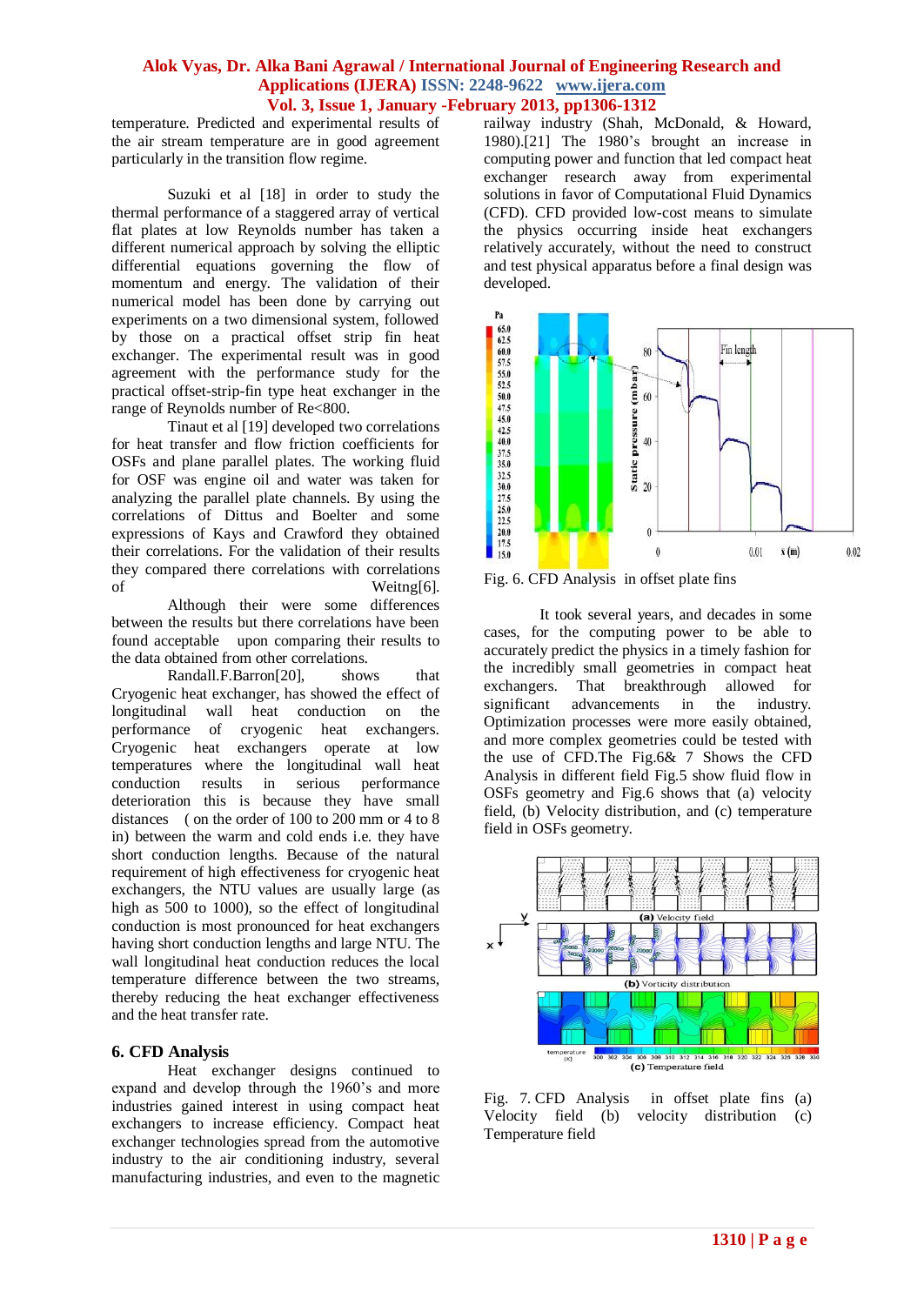In the time since CFD became prevalent in heat exchanger design, several systems of commercial codes have been developed to allow for rapid testing and simulations. The programs continue to become more accurate, and as computers continue to become more powerful and swift in their calculations, the use of CFD will expand to new applications.

The technologies available today are leaps and bounds ahead of the resources available to those designing the MSBR in the 1960's. Computing power has made hydrodynamics and heat transfer incredibly more accurate in comparison to hand drawings and manual calculations done in the initial MSBR design (Bettis, et al., 1967). The computer programs developed at ORNL for optimization of the heat exchanger designs were rudimentary compared to the commercial software packages available today. Performing CFD analyses in FLUENT, with automated optimization available in ANSYS Workbench, is much more sophisticated than the analog computer models used in the 1960's for overall plant operation (Burke, 1972) and heat exchanger design (Bettis, Pickel, Crowley, Simon-Tov, Nelms, & Stoddart, 1971).

# **CONCLUSION**

This paper gives a detailed description of OSFs types of geometries that can be used to Heat transfer. Offset-strip-fin enhancement geometries have been developed in order to make heat exchangers more efficient and compact. Currently plate-fin heat exchangers are very common in cryogenic systems and gas-liquefaction plants. Increased demand for smaller and better heat exchange devices will certainly lead to more widespread use of plate-fin heat exchangers in other applications as well.

 This review paper discuses the considerable experimental, Numerical and CFD work which has been done on heat transfer growth through offsetstrip fin experimental work. There is a need of analyzing dynamics similarities amongst the geometrical similarities on large scale model covering industrial application, Further research is required to be conducted at a large scale on considerable range of curvature ratio, low range of curvature ratio, low range of Prandtl number and Reynolds numbers temperature etc.

# **REFERENCES**

- 1. London, A. L. A Brief History of Compact Heat Exchanger Technology, in R. K**.**  Shah, C. F. McDonald and C. P. Howard (Eds),*Compact Heat Exchanger – History, Technological Advancement and Mechanical Design Problems,* HTD, 10, ASME, 1-4, (1980)
- 2. Patankar S. V. and Prakash C. 1981 An Analysis of Plate Thickness on Laminar

Flow and Heat transfer in Interrupted Plate passages. *International Journal of Heat and Mass Transfer* 24:1801-1810

- 3. Fangjun Hong & Ping Cheng Three dimensional numerical analyses and optimization of offset strip-fin microchannel heat sinks International Communications in Heat and Mass Transfer volume36,issue-7,August2009,Pages 651–656
- 4. Manglik and Bergles A. E. 1995 Heat Transfer and Pressure drop Correlations for Rectangular Offset Strip Finn Compact Heat Exchangers. *Experimental Fluid Science* 10:171-180.
- 5. Kays, W. M. and London, A. L. Compact Heat Exchangers, McGraw-Hill, New York (1984)
- 6. Hu S and Herold K. E. 1995a Prandtl Number Effect on Offset Strip Fin Heat Exchanger Performance: Predictive Model for Heat Transfer and Pressure Drop. *International Journal of Heat and Mass Transfer* 38(6) 1043-1051 Hu S and Herold K. E. 1995b Prandtl number Effect on Offset Strip Fin Heat Exchanger Performance: Experimental Results. *International Journal of Heat and Mass Transfer* 38(6) 1053-1061.
- 7. Zhang L. W., Balachandar S., Tafti D. K. and Najjar F. M. 1997. Heat Transfer Enhancement Mechanisms in Inline and Staggered Parallel Plate Fin Heat Exchanger. *International Journal of Heat and Mass Transfer* 40(10):2307-2325
- 8. Dejong N. C., Zhang L. W., Jacobi A. M., Balchandar S. and Tafti D. K. 1998.AComplementaryExperimental and Numerical Study of Flow and Heat Transfer in Offset Strip Fin Heat Exchangers. *Journal of Heat Transfer*  12:690:702
- 9. S.YoucefAli\_,J.Y.Desmons,Numerical and experimental study of a solar equipped with offset rectangular plate fin absorber plate Volume 31, Issue 13, Pages 2025- 2206 (October 2006) Renewable Energy an *InternationalJournal*,*http://www.sciencedir ect.com/science/journal/09601481*
- 10. Joshi H. M. and Webb R. L. 1987. Heat Transfer and Friction in Offset Strip Fin Heat Exchanger, *International Journal of Heat and Mass Transfer*. 30(1): 69-80
- 11. Wieting, A. R. Empirical Correlations for Heat Transfer and Flow Friction Characteristics of Rectangular Offset-Fin Plate-Fin Heat Exchangers *ASME J. Heat Transfer* 97 488-490 (1975)
- 12. Joshi, H. M. and Webb, R. L. Heat Transfer and Friction of the Offset Strip-fin